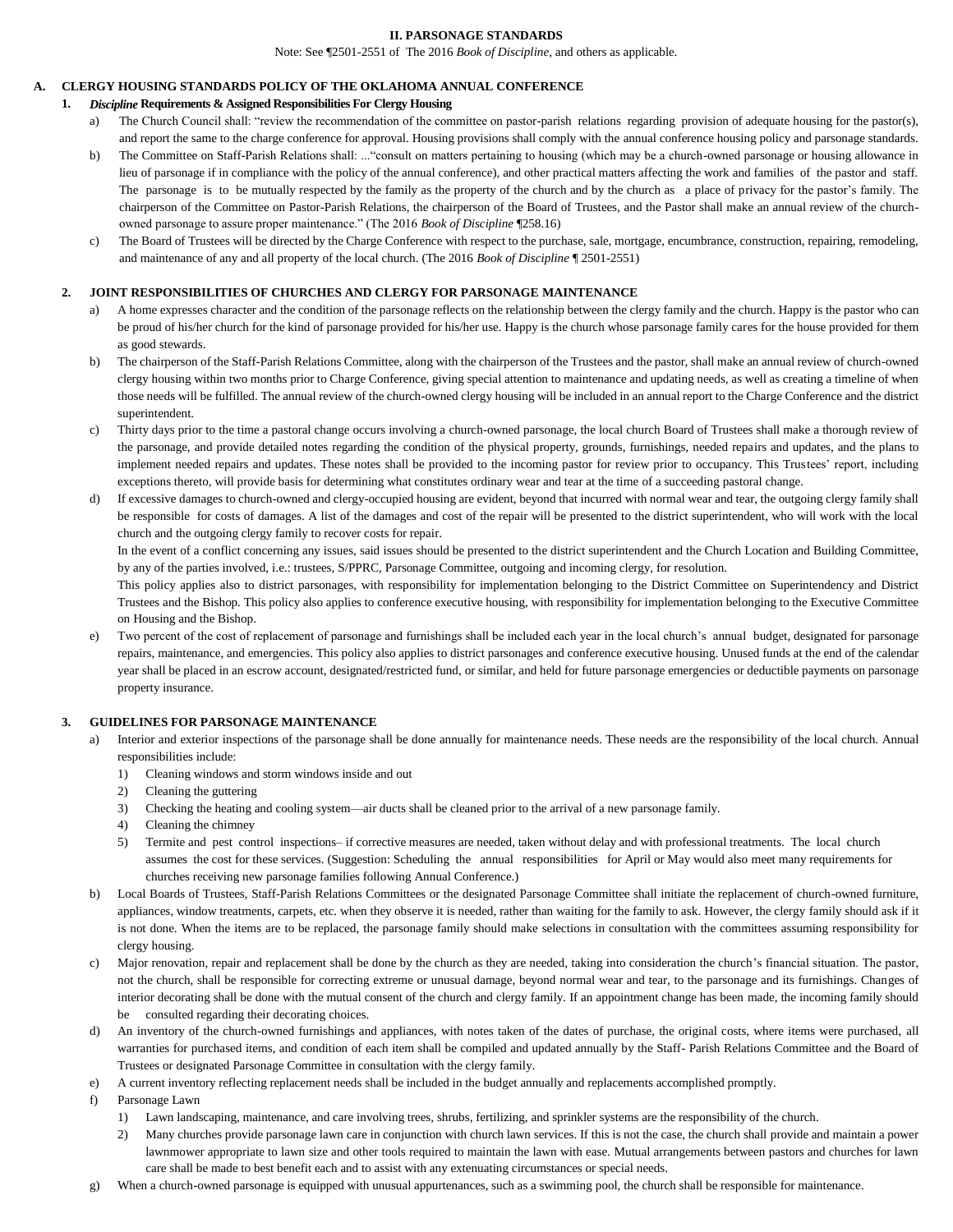- h) The church shall carefully evaluate the overall security of the building and grounds. Attention shall be paid to screens, secure windows, window and door locks, gates and alarm systems. This shall include fire prevention measures such as an adequate number of smoke detectors, carbon monoxide detectors, fire extinguishers, escape ladders and a fire escape plan. When possible, an annual inspection shall be made by the fire department and other utility companies.
- i) Before a new parsonage family moves into the parsonage, the church shall be responsible for:
	- 1) Cleaning: gutters, ducts, drapery, carpets, windows and storm windows inside and out
	- 2) Chimney sweeping
	- 3) Professional exterminating for pests and termites
	- 4) Re-caulking bathrooms, kitchen, and other tile areas
	- 5) All mechanical equipment, plumbing, and appliances to be in proper working order
	- 6) ALL lights and lamps to have working bulbs
- j) In case of a long-term pastorate, the above items shall be taken care of periodically.
- k) The church (trustees/parsonage committees) shall consult with incoming families on the following items:
	- 1) Lock replacements: Replacement costs are the responsibility of the church. The number of keys is to be limited to the Trustees chairperson, although other keys may be shared upon mutual agreement of the church and parsonage family.
	- 2) Carpet cleaning: Would the incoming family prefer the carpets to be cleaned prior to arrival, or at a later date chosen by the family?
	- 3) Decorating choices: The incoming family shall be consulted about decorating choices, especially regarding wall paint. For a minor cost, freshly painted walls in their chosen shades can welcome a new parsonage family in a major way!

# **4. GUIDELINES FOR PETS IN THE PARSONAGE**

If pets are kept inside the parsonage, the following guidelines shall be met:

- a) The church trustees shall be kept informed of any pet inside or outside the parsonage.
- b) All damages incurred by any pet shall be the responsibility of the pastor.
- c) Professional flea and tick management is required. The parsonage family shall be responsible for the cost.
- d) If pets are kept inside, the parsonage family shall make an extra effort to thoroughly clean the parsonage to eliminate any evidence of pets having been present, which includes fleas, ticks, pet hair, pet dander, stains, excrements, etc.
- e) Damage to the parsonage incurred by pets is the pastor's responsibility and shall be reported to the Trustees and assessed. Payment should be immediate, but no later than moving day.
- f) In the event of a conflict concerning any of the above itemized guidelines, said issues shall be presented to the district superintendent and the District Board of Church Location and Building by any of the parties involved, i.e.: Trustees, SPRC, Parsonage Committee, outgoing and incoming clergy, for resolution.

# **5. GUIDELINES FOR SMOKING**

All parsonages shall be smoke and tobacco free. Any use of tobacco, e-cigarettes, vaping, or the equivalent inside the parsonage is prohibited but outside is allowed.

# **6. PARSONAGE FURNITURE**

The clergy family shall be responsible for furniture for the following rooms: the family room, up to 3 bedrooms, and the kitchen eating area. These rooms will be furnished at the pastor's discretion and expense. If a parsonage has a formal living room and dining room, IN ADDITION to a family room and a kitchen eating area, the furniture for the formal living room and dining room shall be provided by the church/charge.

### **7. UTILITIES FOR CLERGY HOUSING**

All deposits for utilities shall be maintained in the name of the church. The utility allowance may be a part of the pastor's compensation plan. (Utilities include: electric, gas, water, and waste management.) In the event that the utility allowance is part of the pastor's compensation plan the utilities shall be paid in a timely manner. If the clergy family is responsible for payment directly to the utility company, then the clergy person shall contact the utility provider, upon vacating a parsonage, to obtain meter readings through the final day of residence. Upon receipt of the meter reading, the clergy family shall remit payment timely and directly to the utility provider for their balance owed. If a church deems that a landline phone is necessary at the parsonage, the payment for and associated costs related to the line shall be the responsibility of the church, not the clergy family.

### **8. RECOMMENDATIONS FOR PARSONAGE INSURANCE**

Insurance of real and personal property is the responsibility of the owner of the property. Clergy families shall secure their own personal insurance.

### **9. RECOMMENDATIONS FOR KEEPING ACCURATE INVENTORY OF PROPERTY**

# a) Inventory of parsonage, church-owned furnishings shall be made annually.

- b) An information notebook shall include:
	- 1) For each appliance: operating instructions or manuals.
	- 2) Repair instructions: Service personnel to call, which church member to contact. It is understood that service calls and repairs of major appliances owned by the church shall be paid for by the church.
	- 3) Information about location and/or care of the following items:
		- i. Sprinkler systems.
		- ii. Turn-off valves for gas and outside and inside water.
		- iii. Meters.
		- iv. Fuse or switch boxes, circuit breakers, and main switch. (labeled properly)
		- v. Size and change intervals for heating and cooling filters.
		- vi. Any unusual appliances, equipment, alarm systems, or household peculiarities. (such as attic doors)
		- vii. Attic storage capabilities–dos and don'ts for storing items.
		- viii. Sewer clean-outs.
		- ix. Phone numbers to call for emergencies: police, fire, ambulance, insurance co., plumbers, utilities and other services.
		- x. Established church policies for periodic cleaning of carpets, drapes and especially vent cleaning.
		- xi. List of businesses that are United Methodist related and/or able/ dependable: stores, shopping malls, pharmacies, medical personnel, schools, etc.
		- xii. List of Home Owners Association responsibilities. (as applicable)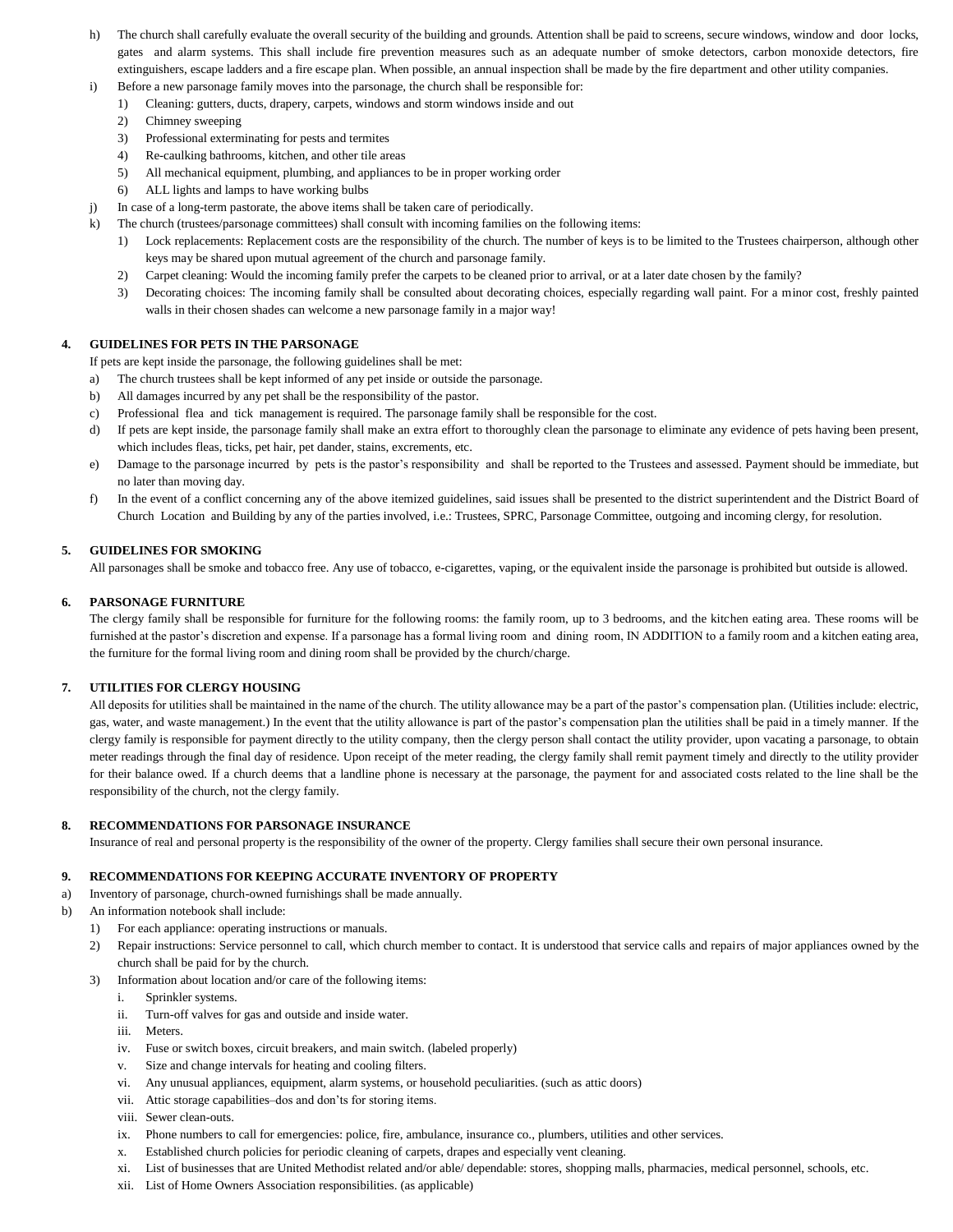#### **10. CLEANING & EXITING RESPONSIBILITIES FOR EXITING CLERGY FAMILIES**

The following checklist shall be filled out by the clergy family exiting the parsonage after all items listed have been completed. Two weeks prior to the family's departure, the checklist shall be given to the chairperson of the Staff-Parish Relations Committee for a final inspection of the parsonage. A verification report indicating that all standards have been met by the exiting family shall be sent to both the district superintendent receiving the clergy family and the one releasing the clergy family. If there are items of cleanliness remaining to be completed, arrangements shall be made with the district superintendent, the congregation, and the exiting clergy family before the new clergy family moves into the parsonage.

- Dust around ceiling, corners, door moldings, window sills and ceiling fans.
- Wash all light globes in ceiling fans, ceiling lights and lamps.
- Clean all baseboards, moving furniture from walls.
- Wipe out all drawers, cabinets, shelves and counters.
- Clean mirrors.
- Dust and polish all furniture.
- Clean light switch plates.
- Wipe down walls in bathrooms and kitchens.
- Clean floors. Vacuum if carpets are not being cleaned till later.
- Clean all appliances—stove,oven, microwave, refrigerator, dishwasher, etc.
- Polish/"liquid gold" all woodwork.
- Wash painted-wood cabinets.
- Clean garage and storage buildings on parsonage property.
- Remove all trash and other recyclable/ disposable items.
- Empty all trash/garbage cans.
- Clean fireplace area.
- Additionally, if the clergy family is responsible for payments directly to utility companies, the clergy person shall contact the utility provider(s), upon vacating the parsonage, to obtain meter readings through the final day of residence. Upon receipt of the meter reading, the clergy family shall remit payment timely and directly to the utility provider(s) for their balance owed.

As a reminder from part III, item i, the church receiving a new pastor shall be responsible for the following:

- Cleaning: gutters\*, ducts\* (vents and filters), drapery and window treatments, carpets, windows\* and storm windows\* inside and out.
- Chimney sweeping.\*
- Professional exterminating for pests and termites.\*
- Re-caulking bathrooms, kitchen and other tile areas.
- All mechanical equipment, plumbing, and appliances to be in proper working order.\*
- All lights and lamps to have working bulbs.
- Mow, trim and edge yard. Clear all sidewalks and porches.
- \* Items also listed under Annual Maintenance requirements part III, item A.

## **B. REQUIRED STANDARDS FOR CLERGY HOUSING**

#### **1. MINIMUM REQUIRED STANDARDSFOR CLERGY HOUSING**

- a) The parsonage living area should be no less than 1,800 sq. ft. (2,200 sq. ft. recommended) that shall include at least the following areas: formal living room, formal dining room, or living/dining room combinations.
- b) A minimum of three full bedrooms and two full bathrooms.
- c) Provide large bedroom closets, allowing for 60" per person, as well as additional closet space for clothing and storage.
- d) Provide a utility room for the washer and dryer rather than having it in the garage or the kitchen.
- e) Plumbing, heating, and electrical systems that meet the building codes of the State of Oklahoma.
- f) GCFI electrical outlets in all receptacles in the kitchen and bathrooms.
- g) A safe, dependable water supply.
- h) A leak-proof roof.
- i) Glass in all windows; all windows in operating condition.
- j) All utilities available and secured in the name of the church, to insure uninterrupted service during a change of pastors. (Utilities include: electric, gas, water, and waste management.)
- k) If a church deems that a landline phone is necessary at the parsonage, the payment for and associated costs related to the line will be the responsibility of the church, not the clergy family.
- l) Either a septic tank in good working condition, with adequate drainage area on the property, or access to a public sewer system.
- m) A system that provides drainage away from the home.
- n) Two or more outside spigots as a source of water for lawn and planting maintenance.
- o) Storage space for tools, lawnmower, and seasonal articles. This may be non-vehicle space in a garage or separate storage building.
- p) A standard-sized energy-efficient washer and dryer.
- q) In the event that an appointment is made that requires modification(s) to a parsonage to accommodate a person with special needs, the church shall work with the district to make necessary updates prior to the appointment commencing. These updates can include but are not limited to: a ramp with a slope, not exceeding a 1-foot rise for 12 linear feet, an exterior door which permits 28" clear width when open, and a telephone within 48" of the floor.
- r) Window treatments (curtains, draperies, or mini-blinds) throughout the house to assure privacy.
- s) Adequate yard space with a safe, fenced, play area for small children.
- t) An energy-efficient refrigerator with a freezer.
- u) Excellence in the general physical condition and decoration of the home, both inside and out.
- v) Guttering on the roof.
- w) Microwave oven.
- x) A screen and storm window, or double-pane windows, for every operating window.
- y) Weather stripping at all exterior doors, including thresholds.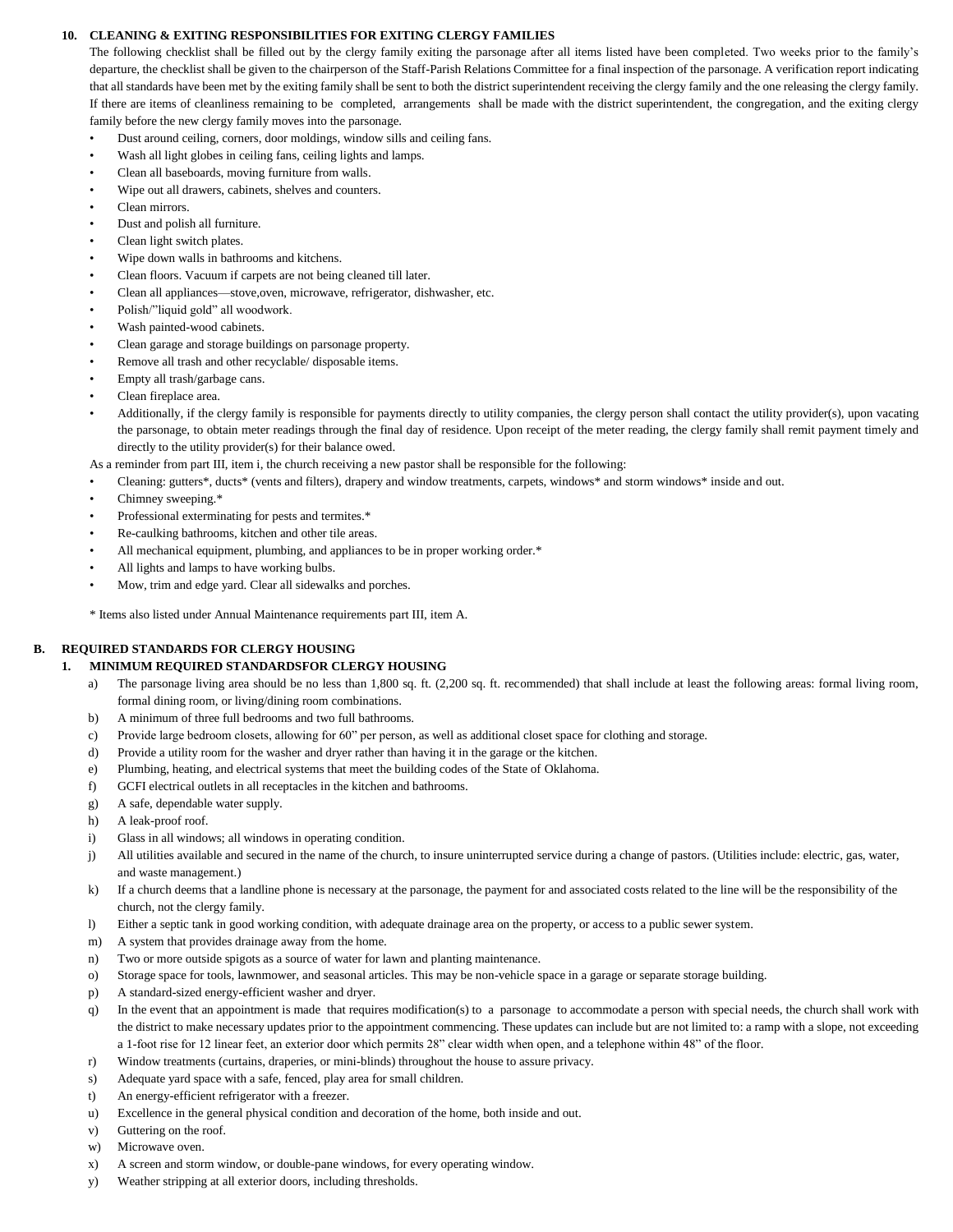- Basement walls that are waterproof, if the parsonage has a basement.
	- aa) Energy-efficient central heating and cooling system(s), which may include heat pump systems.
	- bb) A two-car garage or covered carport. Garages shall have automatic garage door openers.
	- cc) High-grade tile, linoleum, carpeting, or hardwood flooring throughout the house.
	- dd) A garbage disposal, if water system permits.
	- ee) An energy-efficient automatic dishwasher. ff) A vented kitchen range.
	- gg) Sufficient fencing and shrubbery to provide for the privacy of the parsonage family and safety for children and pets.
	- hh) Removal of trees that threaten house foundation, driveway, or walks.
	- ii) Landscaping plants that enhance the attractiveness of the home and are of easy maintenance.
	- jj) Smoke/carbon monoxide alarms near sleeping and other appropriate areas throughout the house.
	- kk) Fire extinguisher accessible to cooking areas.
	- ll) Deadbolt locks on all outside doors. mm) Hand railings on all stairs.
	- nn) Outdoor safety lighting.
	- oo) Fire-retardant window treatments throughout the house.
	- pp) Safety grab bars appropriately located in bath areas.
	- qq) Avoid faddish styles and extreme approaches to decorating the parsonages. Stay with neutral colors and allow residents to personalize with their own touches. Congregations would do well to encourage parsonage families to paint and wallpaper the home, understanding that if the resident who follows chooses not to keep these changes, the outgoing family will help restore the parsonage to a neutral color or coordinate with the congregation so that the new residents can choose their own preferences.

# **2. NEWLY CONSTRUCTED PARSONAGES**

In the event of a newly constructed parsonage, all of the Minimum Required Standards shall be met in addition to the following standards:

- a) Insulated exterior walls and ceiling; insulated floors (if wood suspended above ground); insulated glass, screens, and entries with storm doors.
- b) Substantial bulk storage space provided in a floored attic or in a storage closet accessible from the garage or covered carport.
- c) Adequate space ventilation in attic and under floor (if suspended).
- d) Exhaust fans installed in each bathroom.
- e) Doorbells installed at each entrance.
- f) A ground floor bedroom and full bath in a two-story parsonage.
- g) Full bath to meet the needs of those with special needs.
- h) Complete access for persons with special needs following ADA regulations, including a ramp with a slope, not exceeding a 1-foot rise for 12 linear feet, an exterior door which permits 28" clear width when open, and a telephone within 48" of the floor.
- i) It is recommended that the parsonage living area shall contain at least 1,800 sq. ft. (2,200 sq. ft. recommended) that shall include at least the following areas: formal living room, formal dining room, or living/dining room combinations.
- j) Master bedroom a full bath (furnished by the pastor at the pastor's discretion and expense).
- k) Two additional bedrooms (furnished by the pastor at the pastor's discretion and expense). Double or walk-in closets.
- l) Bathrooms: (2) Full bath in master bedroom and second full bath (accessible to visitors).
- m) Family room (furnished by the pastor at the pastor's discretion and expense) shall have option of closing off room from entertaining area of the house while still being accessible to kitchen and bedroom areas.
- n) Kitchen worktop space of 10'-14'.
- o) Informal Eating Area (furnished by pastor at pastor's discretion and expense).
- p) Utility Room Extra Large capacity washer and dryer.
- q) Recommend annually assessing the safety and securing of the parsonage neighborhood. As neighborhoods change over time, consideration may be given to relocating if a neighborhood is deemed unsafe. Other options may include adding motion sensor lighting and/or alarm systems.
- r) Study if no study is provided at the church, an additional room for study with adequate bookshelves, furnishings, and necessary office equipment shall be provided, as needed.

#### Before building, see:

- 1. The *Book of Discipline* of The United Methodist Church, 2016, ¶2525 2551
- 2. The book, Parsonage Planning Congregational Development, National Program Division/General Board of Global Ministries, copyright 1985 by the Office of Architecture, National Program Division, General Board of Global Ministries, The United Methodist Church. It has valuable insights and helps in preparation for building a new parsonage.

#### **3. NEWLY PURCHASED PARSONAGES**

In the event of a newly purchased parsonage, all minimum required standards for clergy housing must be met, and it is recommended that churches move toward newly constructed standards.

#### **4. OTHER RECOMMENDATIONS**

The following recommendations are merely guidelines for helping congregations discern ways to develop a positive environment for clergy families. Please remember the following are not requirements for existing parsonages, but rather will enhance parsonage life. Congregations undoubtedly will have additional recommendations to make. Congregations are encouraged to go beyond the following suggestions and become true advocates for their parsonage families.

- a) Provide a freezer.
- b) Provide a safe room.
- c) Provide a family room separate from the living room so that entertaining can take place, especially for church functions, without interfering with the needs and daily activities of other family members.
- d) Provide a fourth bedroom of equal size to be used as each family needs, such as a guest room, playroom, study, etc.
- e) Recommend annually assessing the safety and securing of the parsonage neighborhood. As neighbors change over time, consideration may be given to relocating if a neighborhood is deemed unsafe. Other options may include adding motion sensor lighting and/or alarm systems.